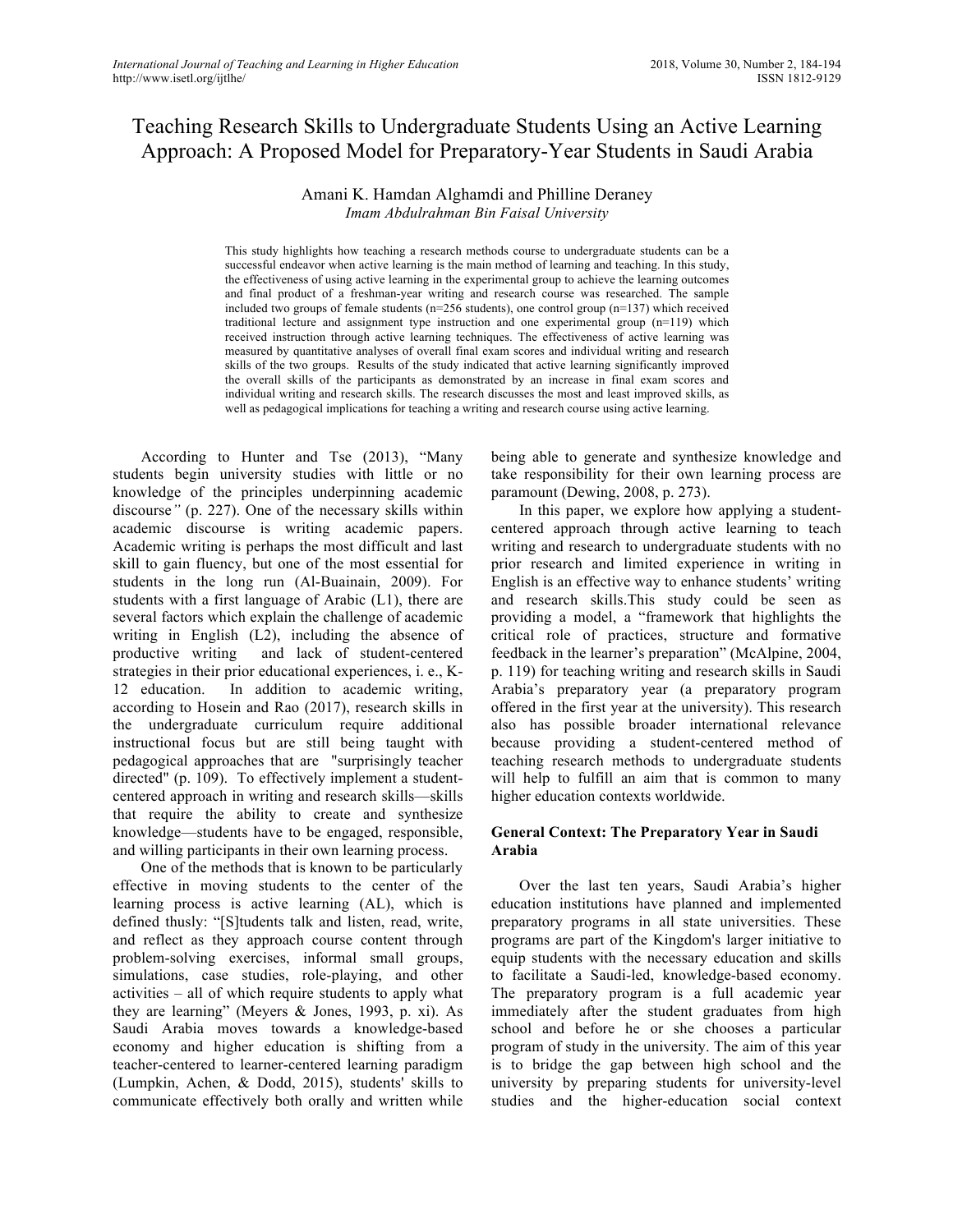(Alaqeeli, 2014). As Alaqeeli explained, some of the objectives of the preparatory year include:

…increasing retention and graduation rates, enhancing institutional internal efficiency levels…rationalizing admission through proper students' guidance to various scientific disciplines, providing college students with the necessary language and practical skills,…improving and regulating institutional resources equipment and capabilities,…and preparing the student to engage in the academic, social and research aspects of university life (p. 46).

A detailed examination of these objectives is beyond the scope of this research paper. Nevertheless, it is worthwhile to gain an understanding of the rationale for the program and of the skills that are emphasized therein. Saudi high schools generally rely on memorization and rote learning as the predominant methods of instruction and ways of knowing (Alghamdi, 2013a, 2013b; Hamdan, 2005); these methods of teaching and learning have been the norm in Saudi Arabia (Smith & Abouammoh, 2013). Moreover, most high school curricula are primarily theoretical, and therefore most students graduate from high school with minimal skills and little more than "passive knowledge" to the extent that they are not prepared for the university context and for the broader Saudi and global environments. Consequently, the preparatory year program has been developed to emphasize many of the skills that are typically overlooked in high schools such as foundational English, mathematics, study skills, writing and research, leadership, communication, professional development, and technological skills.

Regarding English language skills, one of the foundational skills highlighted in the preparatory year, language proficiency differs based on students' prior educational experiences. Students who attended their primary and secondary years in private education have several classes of English per week from Kindergarden (number of hours and subjects vary from school to school) for a minimum of 12 years of English instruction with courses such as math and science taught in English. Public education students currently have nine years of English instruction beginning in  $4<sup>th</sup>$ grade (*EF partners with Saudi Arabia,* 2013). Several international and Saudi schools have introduced international programs where English is the primary medium of instruction. Preparatory programs in Saudi higher education then assess and ensure that students have the basic foundation English language proficiency, learning, and communication skills, which is the foundation for the writing and research course discussed in this research.

### **Teaching Academic Writing Skills in English**

Writing is a complex, yet essential skill to master in higher education as cited and researched in several studies. Indeed, "effective writing is 'central to the work of higher education'"(Monroe, 2003, p. 4, as cited in Hunter  $\&$  Tse, 2013, p. 228), supporting the notion that academic writing is integral to all fields in higher education. In particular, some studies (such as Al-Khairy, 2013, p. 1; Javid, Farooq, & Gulzar, 2012; Javid & Khairi, 2011) have concluded that students with an L1 of Arabic in higher education require more development of English language skills, which tends to delay their academic progress. In addition to being an essential skill in academic communication, writing is the most complicated cognitive task (Smith, 1989; Widdowson, 1983); it requires careful deliberation, regulation, and concentration (Al-Khairy, 2013).

Researchers studying English (L2) academic writing for students who have an L1 of Arabic have traditionally focused on language-based errors: grammar, discourse markers, etc. However, increasingly, studies that highlight student-centered processes, learning foundations, and teaching implications for improving L2 academic writing skills have been the focus. One of the issues that is found in such research, which has teaching and curricular implications, is the lack of strong writing skills in the students L1 of Arabic, which makes English writing an even more difficult productive skill (Benseman, Sutton, & Lander, 2005). Al-Buainain's study (2009) on the written work of 40 Qatari university students highlights frequent errors for students with an L1 of Arabic in written English. The author posits that students are struggling in academic writing in Arabic, which can lead to challenges in their written English.

As academic writing is a learned, productive language skill, the lack of L1 academic writing proficiency highlighted by the literature suggests an absence or minimal teaching of student-centered approaches, be they active learning or another, in previous educational experiences.

Perhaps the most substantial commentary regarding academic writing in Saudi higher education is from university students themselves. Unrah and Obeidat's (2015) qualitative research focused on Saudi university students' adjustments to studying in the US. In the interviews, several participants agreed that, concerning academic writing, "[B]efore coming to the US, they did not learn to write in a systematic way. They were taught 'stream of consciousness' writing rather than a systematic method involving organization of ideas and content" (p. 51). In addition, the students also mentioned the emphasis on memorization in Saudi higher education. Regarding written language testing, one of the participants said, "[S]tudents would memorize five paragraphs and then would come to the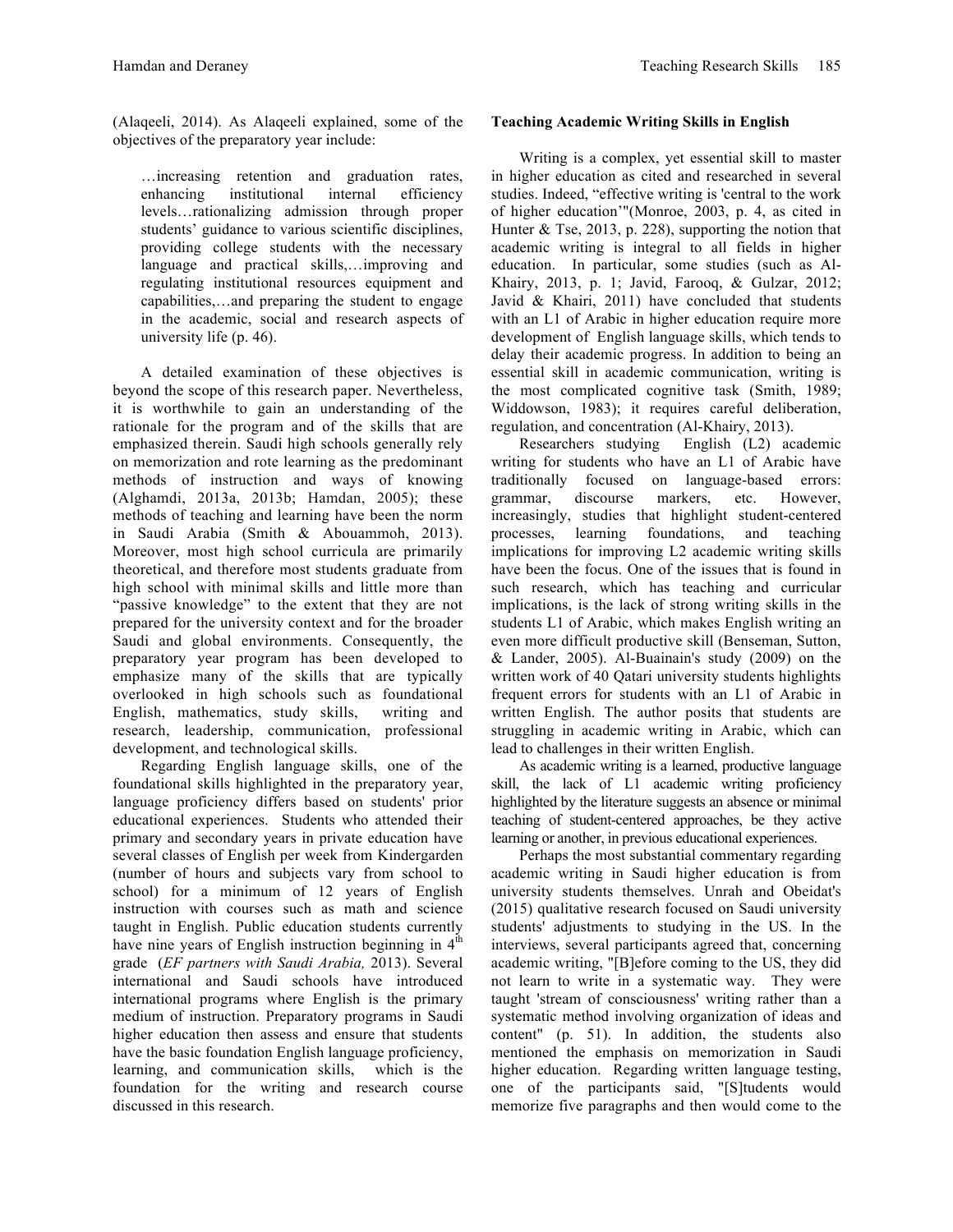exam and write one of the paragraphs from memory" (p. 50). The authors' research emphasizes the absence of previous, organized academic writing instruction and even mention this as an implication for preparatory year instructors and administrators to consider when preparing for courses.

Further to this point and emphasizing specific kinds or purposes of academic writing, such as writing for research, Deraney's (2015) content analysis research focused on academic essays of 25 students in a Saudi preparatory program. The author concludes that students in preparatory programs appear to learn writing in an organized manner by genre (narrative, descriptive, argumentative, etc.), often for the first time, but are not consistently taught or assessed by the the organization or writing skills needed in that genre explicitly. Hyland (2007) writes that in genre writing, students need to know the process and skills of writing in that genre as well as the language. Other studies concur that Saudi learners have limited experience in academic writing for specific purposes like narrative, extended essays, and expository essays (Al-Eid, 2000; Bersamina, 2009). This is relevant in this research as it highlights that teaching students to write in a specific way, for a specific purpose, such as writing for research is a beneficial pedagogical approach.

Therefore, academic writing in Saudi higher education is complicated for several reasons, including the lack of language skills in English and organized, academic writing in students' previous educational experiences. It seems the that teaching academic writing, include writing and research, is highly valuable in the Saudi context and requires attention from professors and curriculum designers for several reasons. The model suggested in this study for teaching writing and research using the student-centered approach, active learning, could potentially help strengthen students' writing and research skills.

# **The Active Learning Framework**

Active learning (AL) happens when "students explicitly participate in their attainment of knowledge. Students often have difficulty connecting concepts and principles learned in class to specific cases or other frames of references" (Vandiver & Walsh, 2010, p. 31). In other words, students actively learn by "doing" and explicitly "thinking" as they are doing (Bonwell & Eison, 1991, p. 2). One of the hallmarks of active learning is that students are engaged in advanced thinking patterns, which include production, assessment, and analysis. Lumpkin and colleagues (2015) write that, often in contrast to traditional lecturing, active learning includes "any activity encouraging students to participate in learning approaches engaging them with course material and

enhancing critical thinking as they make applications" (p. 123). The concept of "application" has played an essential role in providing a definition of active learning in a general context (Meyers & Jones, 1993).

This research, similar to other studies, considers active learning from the constructivist paradigm of student ownership and created learning experiences, those in which students appreciate and recognize engaging learning activities. Active learning draws on the learners' own initiative and sense of responsibility for their progress (Niemi, 2002, p.763). When students collaborate to explore information, they receive encouragement to take larger tenure of their learning. Lumpkin and colleagues (2015) discuss that responsibility for learning in an active, constructivist classroom "requires teachers who value maximizing opportunities for students to learn, while urging students to accept that what is learned in any course will always be their responsibility" (p. 121). The authors' research found that through the ownership of active learning, students' perceive learning as creating "positive connections between active engagement and learning" and classrooms that are "more academically productive and enjoyable" (p. 131). The researchers encouraged educators to include more active learning strategies and assessment in their classes.

According to Meyers and Jones (1993), the core of AL as is the commitment of the minds of learners in recalling and applying their former knowledge and in making connections between new knowledge and prior knowledge—deep rather than surface learning (Trigwell, Prosser & Waterhouse, 1999). Active learning moves beyond the superficial memorization and helps learners solve learning problems and connect and apply what they are learning; AL helps them to expand their learning abilities rather than just learn the discrete skills. Active learning then encourages students to create and share their knowledge, which can help them learn from each other, and it develops a community of learners (Scott-Ladd & Chan, 2008).

Active learning and academic writing and research are mutually beneficial. As shown in the literature, writing, in any form, is a productive, not receptive, skill and consequently requires constant engagement, writer responsibility, and the ability to synthesize and construct knowledge to create meaningful texts. Vandiver and Walsh (2010) write that "teaching students to think critically, contextually, and independently about the research process, including how research findings are generated and applied to social problems, serves to benefit both the individual and the society" (p. 31). Further, Hosein and Rao's work (2017) on studentcentered pedagogies in research methods with undergraduates in the UK found that their use of reflective essays focusing benefitted their students'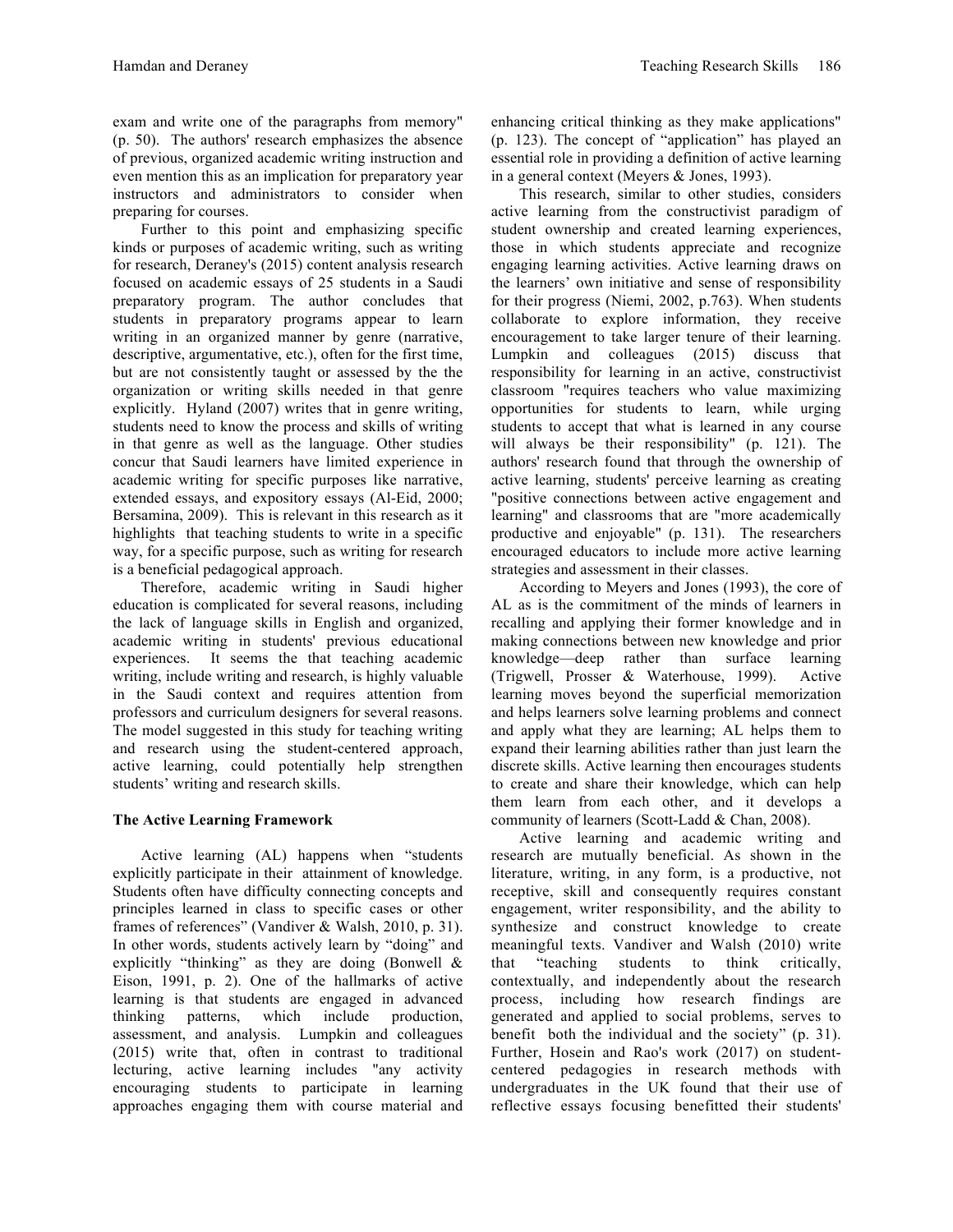understanding of the research process and their place in it. The authors conclude that "student-centered pedagogies can empower the students to find their researcher's voice and enable them to have that journey to self-authorship in their development as a student researcher" (p. 119). This process of reflecting on and connecting knowledge will help students grow not only as researchers, but in their fields as well.

In concurrence with the literature, Unruh and Obeidat's (2015) work with Saudi students studying abroad supports the need for the active learning approach in Saudi higher education in general. In the study's implications, the authors advise instructors to "explicitly teach metacognitive and comprehension skills. Saudi students are also accustomed to taking a more passive role in their education and may need encouragement, at first, to actively shape their own academic experiences" (p. 54). The authors' call to teach metacognitive skills highlights the need for active learning that requires student-centered engagement and responsibility in Saudi higher education. Barnawi's (2016) work with Saudi students negotiating writing pedagogies in a college writing classroom further supports the idea of active learning. The author concludes that through active scaffolding and negotiated writing pedagogies, his students moved "from writing to display knowledge to writing in order to construct and transform knowledge, at levels such as self, content, and form" (p. 1).

Therefore, students' acquisition of skills and knowledge are better served if they learn about writing and research in an active, student-centered manner rather than in a passive, instructor-centered one. Active learning includes several techniques such as demonstration, collaboration with peers, presentations, debates, and cooperative/collaborative activities (Lammers & Murphy, 2002). All of these strategies were implemented in teaching the writing and research methods course in this research.

This research reports the possible model of using active learning on teaching academic writing skills, in this case, writing and research, in the preparatory program. A multiple-choice final exam aimed at 14 different skills was used to measure the skills. The research aims to answer two main questions and the implications of those answers:

- 1. Is there a difference in students' writing and research overall skills, as shown by performance scores, when taught using active learning as compared to those students who received traditional instruction?
- 2. In individual writing and research skills, is there a difference in students' performance scores considering the active learning and traditional methods?

# **Method**

The study was conducted through a quasiexperimental design. Students were divided into two groups, experimental and control. The experimental group received instruction via active learning techniques while the control group received traditional instruction via lectures, assignments, and exams. The overall performance and individual writing and research skills were measured at the end of the course by a multiple-choice final exam based on 14 writing and research skills.

# **Setting**

The research was conducted with participants from two universities, one public and one private, in Saudi Arabia. Both private and public were considered to expand the sample size and to produce more generalizable results. Students graduate from secondary school in either the Science Track or the Arts Track, depending upon their interests and plans for further education or employment. Education in Saudi Arabia is gender segregated; male professors teach men, and female professors teach women. Therefore, as the authors are female, this study was conducted on the women's campus only. The courses were taught by one instructor during the

# **Writing and Research Course**

Students were required to take the writing and research (WR) course as part of their program of study. At the beginning of the semester students are given suggestions and a list of possible research questions, or they can develop their own research question: preferably one that is relevant to their social, community, or campus context. Some of the research topics selected previously include the effect of text language on students' academic writing, controversial speakers on the university campus, freedom of expression, the use of housemaids for raising children, and the choice for female students between marriage and higher education. The instructor emphasized five broad aspects of learning: (a) the identification of, analysis of, and responses to a problem; (b) the requirement to discover something new through problem solving; (c) the acquisition of an understanding of the material at a profound level by finding creative solutions; (d) the requirement for cooperation, mutual support, and teamwork; and (e) the appropriate utilization of technology in order to find an answer. Through these five broad areas, 14 writing and research skills, shown in Table 1, based on the learning outcomes are covered with the end result of a 3,500- 5,000-word research paper.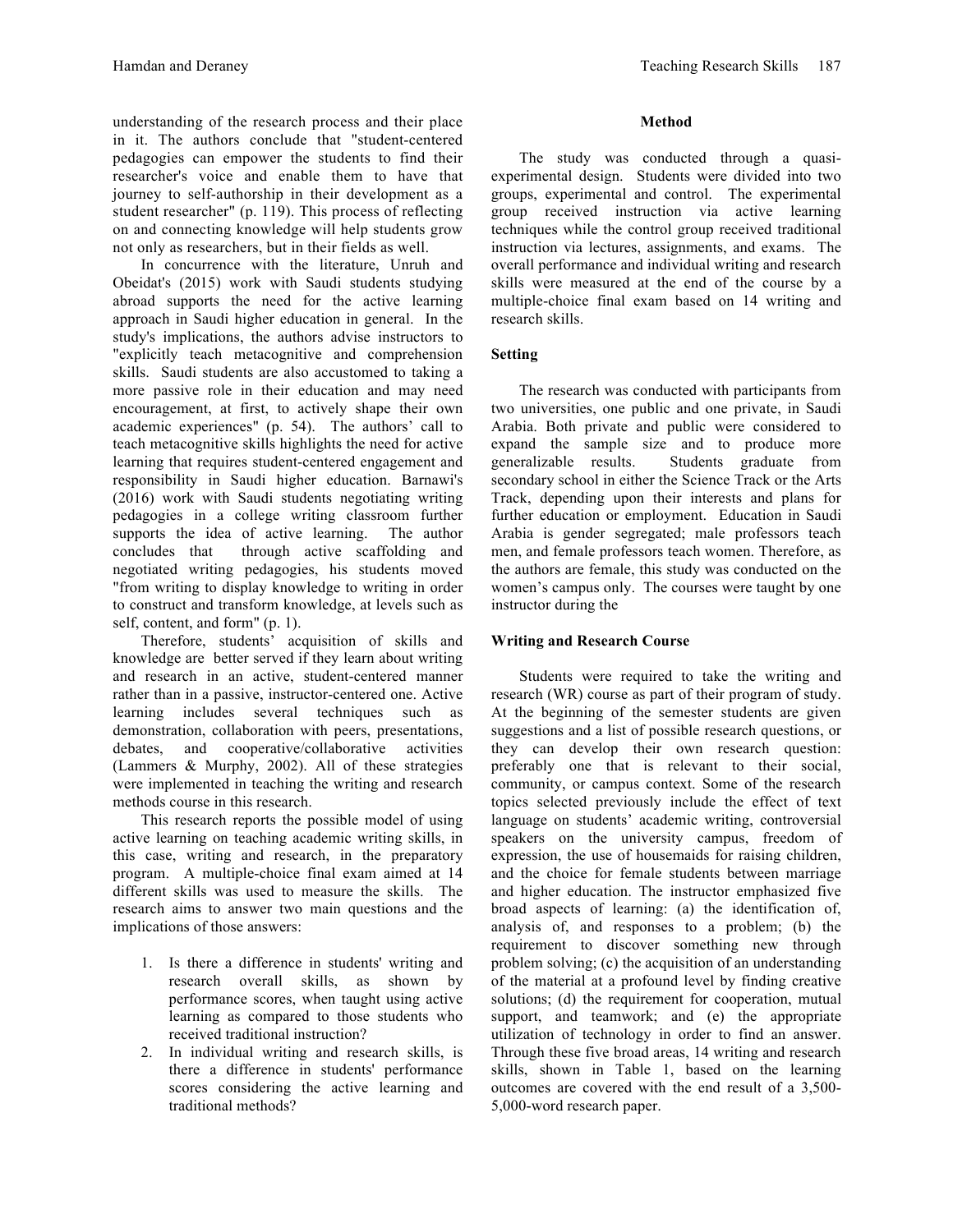| Table 1                            |
|------------------------------------|
| Writing and Research Course Skills |
|                                    |

#### Skills

- 1. Differentiate between qualitative and quantitative research types
- 2. Write an academic research title accurately and correctly
- 3. Write a research proposal
- 4. Prepare an annotated bibliography before writing
- 5. Debate subject of research with peers or subject professor
- 6. Search on topic and keywords in Arabic and English search engines
- 7. Write about previous studies (basic literature review)
- 8. Write research introduction using specified criteria
- 9. Use APA format, citation and references
- 10. Write research hypotheses and questions
- 11. Use appropriate, basic statistical methods
- 12. Write and interpret results of appropriate research tools
- 13. Choose the research problem
- 14. Design appropriate research tools (survey, questionnaire, etc.)

#### **Participants**

All of the participants were female, ages 18-21, and enrolled in a first-year, English-language writing and research course. The participants were all female because the researchers have access to this population: as mentioned previously, education is gender-segregated in Saudi. The participants were those who agreed to participate in the research and who were enrolled in the course during the data collection from 2010-2012. The total number of participants were 256 (n= 137 in the control group; n=119 in the experimental group). The first language of the students (L1) was Arabic. An important note regarding the medium of instruction is that students must complete either the foundational preparatory year English language program or IELTS level 5.0 in writing of English language proficiency before being enrolled in the course.

#### **Instrument**

All students were provided the same 20-question multiple-choice final exam regardless of which group, experimental or control, to which they were assigned. The test instrument was formed by the primary researcher and checked for content validity by two professionals in ESL and education. The topics for the exams were based on the main topics and skills covered in the course syllabus shown in Table 1. While the format was multiple choice, the questions presented students with high-level choices and scenarios such as, "Which of the following is considered a poor thesis statement?," "Choose two acceptable academic titles from the following," and "Quotes should be used in your research paper to…"

### **Procedures**

After the two groups were taught using the respective method, active learning or traditional lecture, the students were given the same final exam based on the 14 skills. The average scores of the two groups were then compared overall on the final exam and individually on the skills using descriptive statistics and a paired t-test. Based on the exam scores, the rank of skills (highest to lowest) was determined.

**Experimental group.** The experimental group was taught using active learning strategies from the beginning until end of the course. The students developed research papers and were engaged in all stages of the research process. The students chose their topics based on several examples, personal interest, and future career goals, which were then discussed in class and individually approved by the instructor. This was followed by a class visit to the library to conduct research using databases, various peer-reviewed sources of data including journal articles, and online books in order to write a research proposal. Every week there was a discussion about part of the research, such as the abstract, the introduction, the literature review, the selection of books and peer-reviewed articles, search engines, APA citation, research tools and methods, and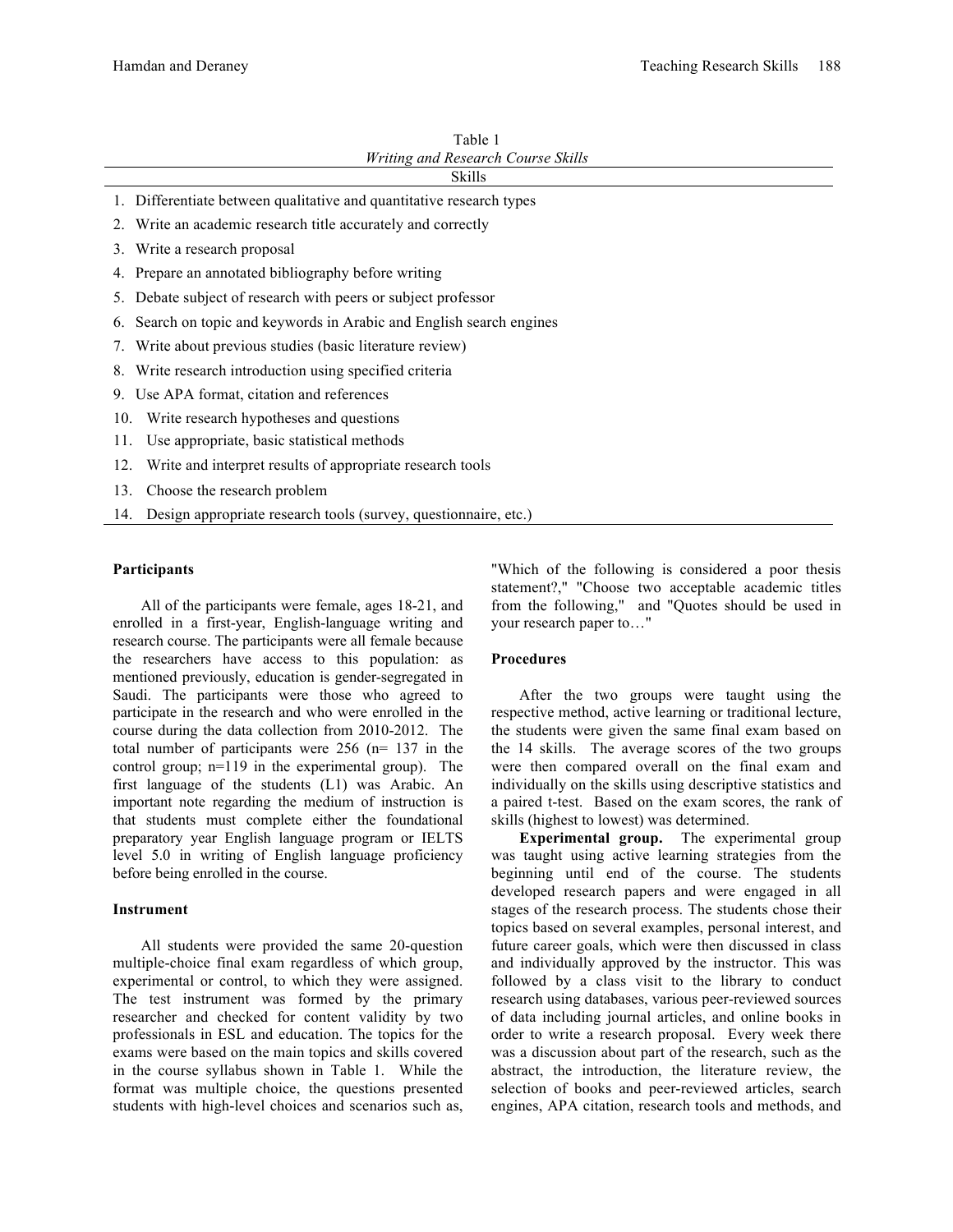the final research report. The research paper was completed in stages with due dates and criteria from topic selection, proposal, introduction, literature view, etc., resulting in an eight-tiered assignment structure. This encouraged the students to be actively engaged in the writing of their research papers. Even though this took a long time, it was a meaningful experience. This method of turning in material in stages prevented plagiarism, as the students were required to be actively engaged with the contents of their paper on a weekly basis. At the end of the term each student was required to present her research findings to the class and to answer questions from the professor and the other students in the same manner as a researcher presenting a paper at an academic conference. Throughout the course the students were encouraged to discuss their research findings with their classmates and their professor both inside and outside the classroom; the latter approach was facilitated by Blackboard Discussion Forum. The students were given an additional incentive to participate in the online discussions because 10 percent of the final grade was based on the level and quality of their participation on the discussion board. This participation is considered to be an aspect of AL because it involves engagement in helping others and in sharing knowledge.

**Control group.** The control group was taught using the traditional method which involved primarily lecturing to transfer knowledge about how to write an academic research paper. Students were given lectures on each part of the research process with brief discussion accompanied by a PowerPoint in each class with limited time for asking questions. The students received assignments throughout the course, and the research paper was turned in at the end of the term.

# **Validity**

Content validity of the final exam was identified by three academic professionals, one of whom was the researcher, who reviewed and revised the final exam prior to testing. For grading, as the instructor of both the groups was the same, it was imperative to estimate the inter-rater reliability. Two academic colleagues with extensive experience and doctorates in English Language and Literature and Teaching English as a Second Language (TESOL) scored the final exam. The inter-rater correlation for the final exam was .99.

#### **Results and Discussion**

This research investigates two main questions and their implications:

Question 1: Is there a difference in students' writing and research overall skills as shown by performance scores when taught using active learning as compared to those students who received traditional instruction? The results show that there is a statistically significant difference between the average scores of students from the experimental group (taught using active learning) and students from the control group (taught using traditional techniques of education) when comparing final exam performance scores as shown in Table 2. This result is also in agreement with those of other studies that indicate that AL techniques improve students 'level of significance' in the material of the course (Taylor, Anderson, & McConnell, 2003).

While other factors, such as level of language proficiency and educational background, may have contributed to the differences between the control and experimental group, the data supports the literature showing the effectiveness of active learning. As the questions on the exam were primarily application and scenario questions, deep rather than surface learning (Trigwell et al., 1999) was activated, and students had to apply what was learned in the classroom.

Question 2: In individual writing and research skills, is there a difference in students' performance scores between the active learning group and traditional methods group?

As shown in Table 3, the data illustrates that there is a difference in each of the 14 writing and research skills between the experiment and control groups. Those students taught via active learning made significant gains, with an average of 10.5-point higher score in the skills, than those taught with lecture-based instruction.

The skills with the highest difference between control and experimental group, as shown in Figure 1, are skills 6 (19.27-point difference;  $t = 13.32$ ) and 12 (19.08-point difference; t=12.99). Searching topics on search engines (skill 6) requires application of skills and evaluation of sources. Writing and interpreting results of research (skill 12) requires not only application but synthesis of skills gained and some creation of new material in writing results.

Table 2

|                    | Final Exam Averages for the Control Group and Experimental Group |       |         |                       |  |
|--------------------|------------------------------------------------------------------|-------|---------|-----------------------|--|
|                    | Mean                                                             | 8D    | t value | Level of Significance |  |
| Control group      | 77.04                                                            | 16.49 |         |                       |  |
| Experimental group | 89.93                                                            | 15.16 | 6.47    | 0.01                  |  |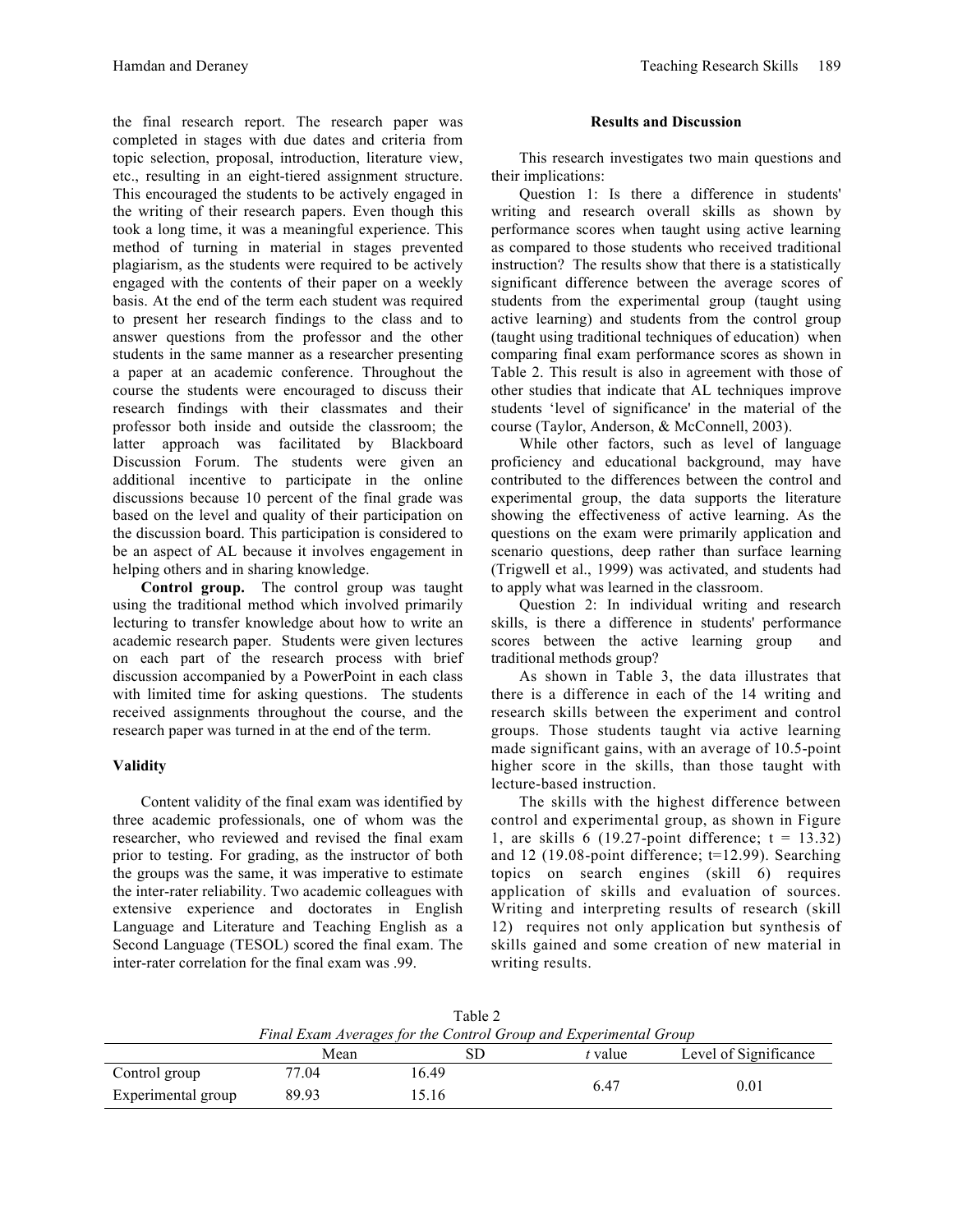|     |                                                                         |       | Control and Experimental Group Scores in Each of the 14 Writing and Research Skills<br>Experimental group<br>Control group<br>$n=137$<br>$n=119$ |       |           |           |
|-----|-------------------------------------------------------------------------|-------|--------------------------------------------------------------------------------------------------------------------------------------------------|-------|-----------|-----------|
|     | <b>Skills</b>                                                           | Mean  | <b>SD</b>                                                                                                                                        | Mean  | <b>SD</b> | $t$ value |
| 1.  | Differentiate between qualitative and<br>quantitative research types    | 81.02 | 13.15                                                                                                                                            | 94.10 | 8.26      | 9.56      |
|     | 2. Write an academic research title<br>accurately and correctly         | 78.56 | 12.96                                                                                                                                            | 87.99 | 17.39     | 4.52      |
|     | 3. Write a research proposal                                            | 87.63 | 11.39                                                                                                                                            | 99.71 | 13.10     | 7.89      |
|     | 4. Prepare an annotated bibliography<br>before writing                  | 70.43 | 10.74                                                                                                                                            | 82.39 | 10.39     | 9.02      |
|     | 5. Debate subject of research with peers<br>or subject professor        | 87.35 | 10.35                                                                                                                                            | 92.70 | 12.52     | 3.74      |
|     | 6. Search on topic and keywords in<br>Arabic and English search engines | 80.47 | 10.94                                                                                                                                            | 99.74 | 12.04     | 13.32     |
|     | 7. Write about previous studies                                         | 76.91 | 19.23                                                                                                                                            | 82.45 | 21.45     | 2.25      |
|     | 8. Write research introduction using<br>specified criteria              | 77.57 | 6.84                                                                                                                                             | 83.25 | 11.53     | 4.85      |
|     | 9. Use APA format, citation and<br>references                           | 82.64 | 12.89                                                                                                                                            | 88.93 | 13.89     | 3.75      |
| 10. | Write research hypotheses and<br>questions                              | 85.37 | 8.79                                                                                                                                             | 89.97 | 7.80      | 4.39      |
| 11. | Use appropriate, basic statistical<br>methods                           | 77.53 | 11.94                                                                                                                                            | 93.99 | 15.33     | 9.13      |
| 12. | Write and interpret results of<br>appropriate research tools            | 80.63 | 12.39                                                                                                                                            | 99.71 | 11.10     | 12.99     |
| 13. | Choose the research problem                                             | 86.44 | 10.77                                                                                                                                            | 92.39 | 9.30      | 4.74      |
| 14. | Design appropriate research tools<br>(survey, questionnaire, etc.)      | 74.30 | 10.80                                                                                                                                            | 89.70 | 11.52     | 10.98     |

Table  $3$ *Control and Experimental Group Scores in Each of the 14 Writing and Research Skills*\*

The skills that showed the least difference were skills 7, 5, and 9 respectively. Debating research topics with peers and professors (skill 5 with a 5.35-point difference;  $t=3.74$ ) is hard to test on an exam, and the minimal difference could be attributed to an oral communication course which is required of all students before this course. Similarly, skill 9 (6.29-point difference; t=3.75), using APA format, can be taught through lecture and worksheets and requires little discussion: APA referencing and formatting can be memorized. However, noticeably, skill 7 (5.54-point difference; t=2.25), writing about previous relevant studies which requires application, evaluation and other active skills, also showed minimal gain. Perhaps, this is a difficult skill for both groups to gain in one semester, whether taught through active or traditional learning,

and the exam question(s) focusing on this skill could need modification as the standard deviation for both groups is the highest of all 14 skills.

Further in relation to answering Question 2, the skills were ranked according to average performance scores for the experimental group as shown in Table 4. Searching topic and keywords in Arab and English search engines, writing a research proposal, and writing and interpreting results of appropriate research tools had the highest skill rankings with very similar scores within a range from 99.74-99.71.

On the other end of the ranking, writing a research introduction using specific criteria, writing about previous studies (basic literature review), and preparing an annotated bibliography before writing ranked 12-14 respectively with scores ranging from 83.25-82.39.

 $\overline{\mathscr{B}}\alpha = 0.01$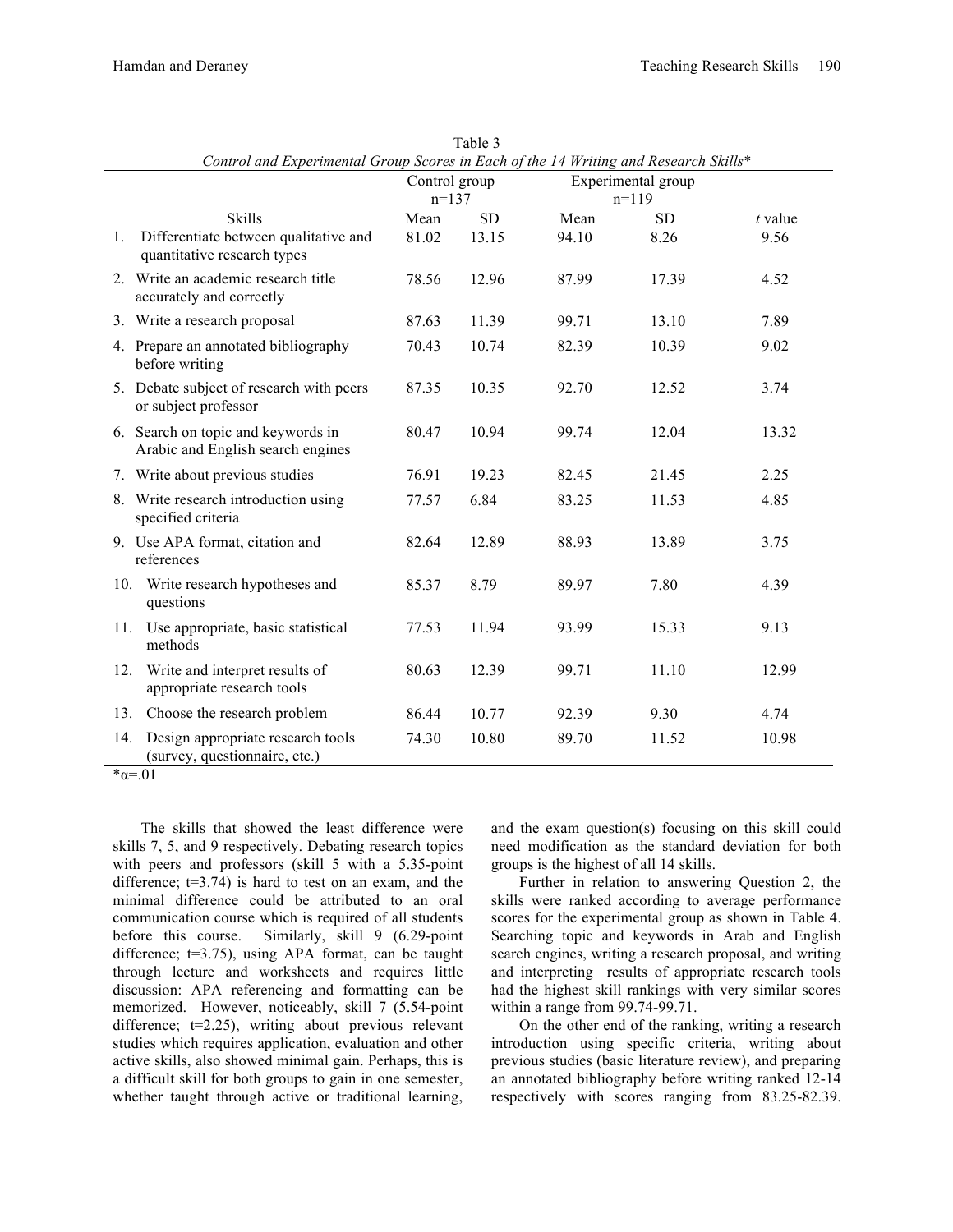

| Figure 1                                                               |
|------------------------------------------------------------------------|
| nparison between control and experimental group mean scores in each of |
|                                                                        |

| Average and Kanking of the Experimental Group's <i>irriting and Kesearch Skills</i> |                                                                      |         |           |         |
|-------------------------------------------------------------------------------------|----------------------------------------------------------------------|---------|-----------|---------|
|                                                                                     |                                                                      |         | Standard  |         |
|                                                                                     | <b>Skills</b>                                                        | Average | Deviation | Ranking |
| 1.                                                                                  | Differentiate between qualitative and quantitative research types    | 94.10   | 8.26      | 4       |
| 2.                                                                                  | Write an academic research title accurately and correctly            | 87.99   | 17.39     | 11      |
| 3.                                                                                  | Write a research proposal                                            | 99.71   | 13.10     | 2       |
| 4.                                                                                  | Prepare an annotated bibliography before writing                     | 82.39   | 10.39     | 14      |
| 5.                                                                                  | Debate subject of research with peers or subject professor           | 92.70   | 12.52     | 6       |
| 6.                                                                                  | Search on topic and keywords in Arabic and English search<br>engines | 99.74   | 12.04     |         |
| 7.                                                                                  | Write about previous studies                                         | 82.45   | 21.45     | 13      |
| 8.                                                                                  | Write research introduction using specified criteria                 | 83.25   | 11.53     | 12      |
| 9.                                                                                  | Use APA format, citation and references                              | 88.93   | 13.89     | 10      |
|                                                                                     | 10. Write research hypotheses and questions                          | 89.97   | 7.80      | 8       |
|                                                                                     | 11. Use appropriate, basic statistical methods                       | 93.99   | 15.33     | 5       |
|                                                                                     | 12. Write and interpret results of appropriate research tools        | 99.71   | 11.10     | 3       |
|                                                                                     | 13. Choose the research problem                                      | 92.39   | 9.30      | 7       |
|                                                                                     | 14. Design appropriate research tools (survey, questionnaire, etc.)  | 89.70   | 11.52     | 9       |

| Table 4                                                                     |  |
|-----------------------------------------------------------------------------|--|
| Average and Ranking of the Experimental Group's Writing and Research Skills |  |

Figure 2 shows the ranking of scores and the consistency in the highest three and lowest three skills.

Preparing an annotated bibliography, writing an introduction, and reviewing literature while formulating a research hypothesis proved to be difficult for both groups, which is not surprising based on the literature which suggests that typically Saudi students, in prior educational experiences, have not been taught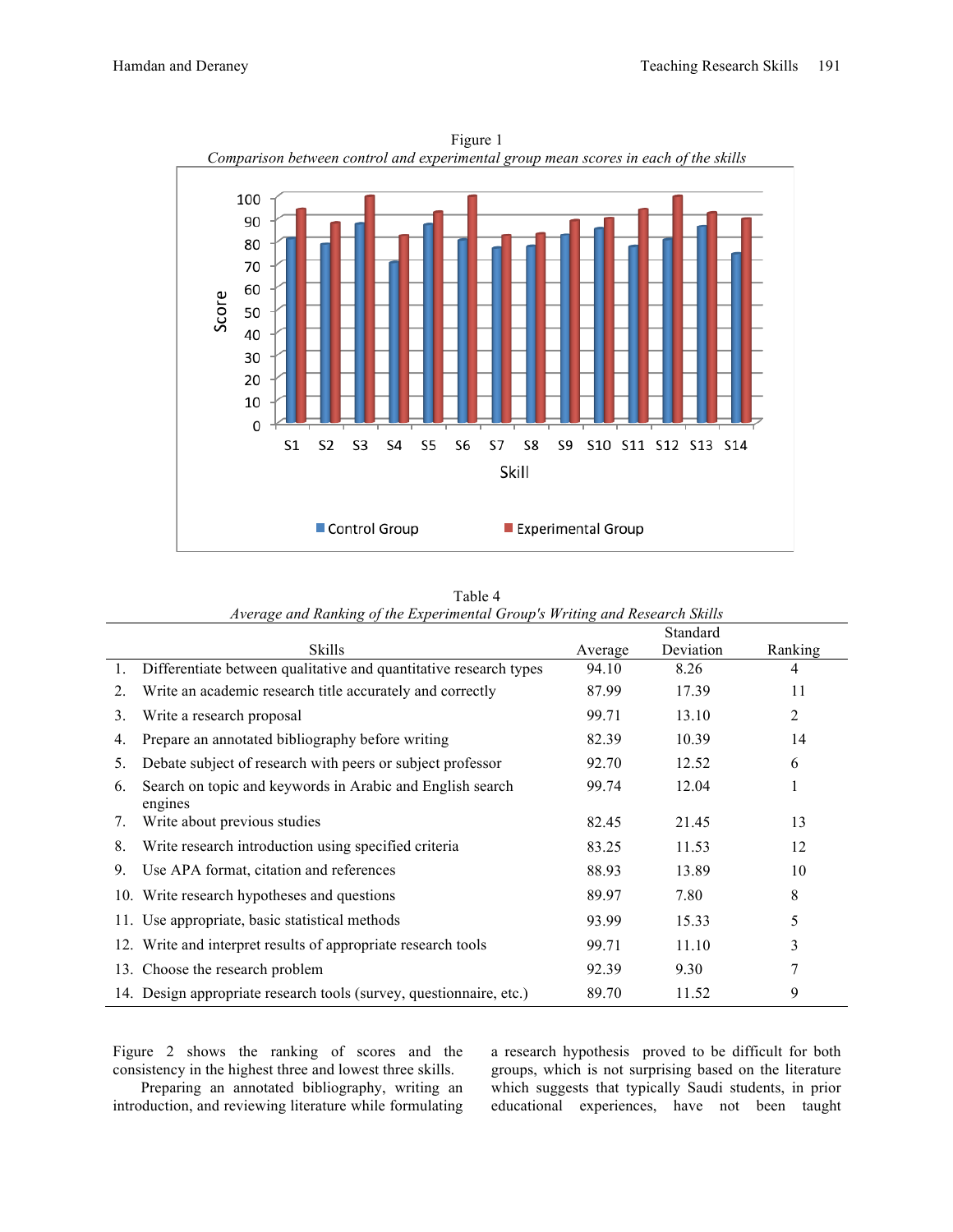

Figure 2 *Averages of the experimental group's writing and research skills*

systematic and organized writing (Unrah & Obeidat, 2015). However, these skills, particularly reviewing scientific studies in their field, are useful tools which guide students toward overall research objectives (Ball  $& Pelco, 2006, p. 147$ . As shown by the results, these three skills showed gains with active learning instruction but limited improvement, implying that more practice and critical thinking is required in the students' prior and current educational experiences.

#### **Conclusion and Implications**

In this study, students who were taught using an active learning pedagogy showed improvement in overall writing and research skills. This course offered the experimental group the experience of active learning, which was embraced by the students through increased interest and motivation (Bonwell & Sutherland, 1996; Robinson, 2000). Throughout the term students in the experimental group were coached by their instructor using AL to produce bits and pieces of the research paper. Thus, they were able to see the full picture of what is required to collect data and to write an academic-level research paper. Moreover, the students' grammar, sentence structure, and overall writing—which were not measured from the final exam but were observed during the course of each semester—

developed on a weekly basis, which leads to limitations as well as implications of this research.

Future research regarding writing and research skills could expand to focus on the content of the final research project. Also, a larger sample size including both male and female students could be researched for more generalizable results. Further, the students' perceptions on this approach, active or traditional, can be considered prior to and after the actual instruction. It is important for the students' overall monitoring of their own learning to know which approaches lead to enhanced learning and reflection.

One positive instructional implication from the study is that the students who were taught using AL exhibited a high level of autonomy. According to Vandiver and Walsh (2010), "Autonomous learning has been defined as the ability to take charge of one's learning. This form learning is connected with the students who took an active role in learning process…the autonomous learner is viewed as an independent, self-directed lifelong learner…" (p. 32). The students in the study showed that they could work independently to produce writing and research skills more proficiently than those taught using traditional methods. In the end, students learned how to conduct original research by utilizing AL strategies and skills.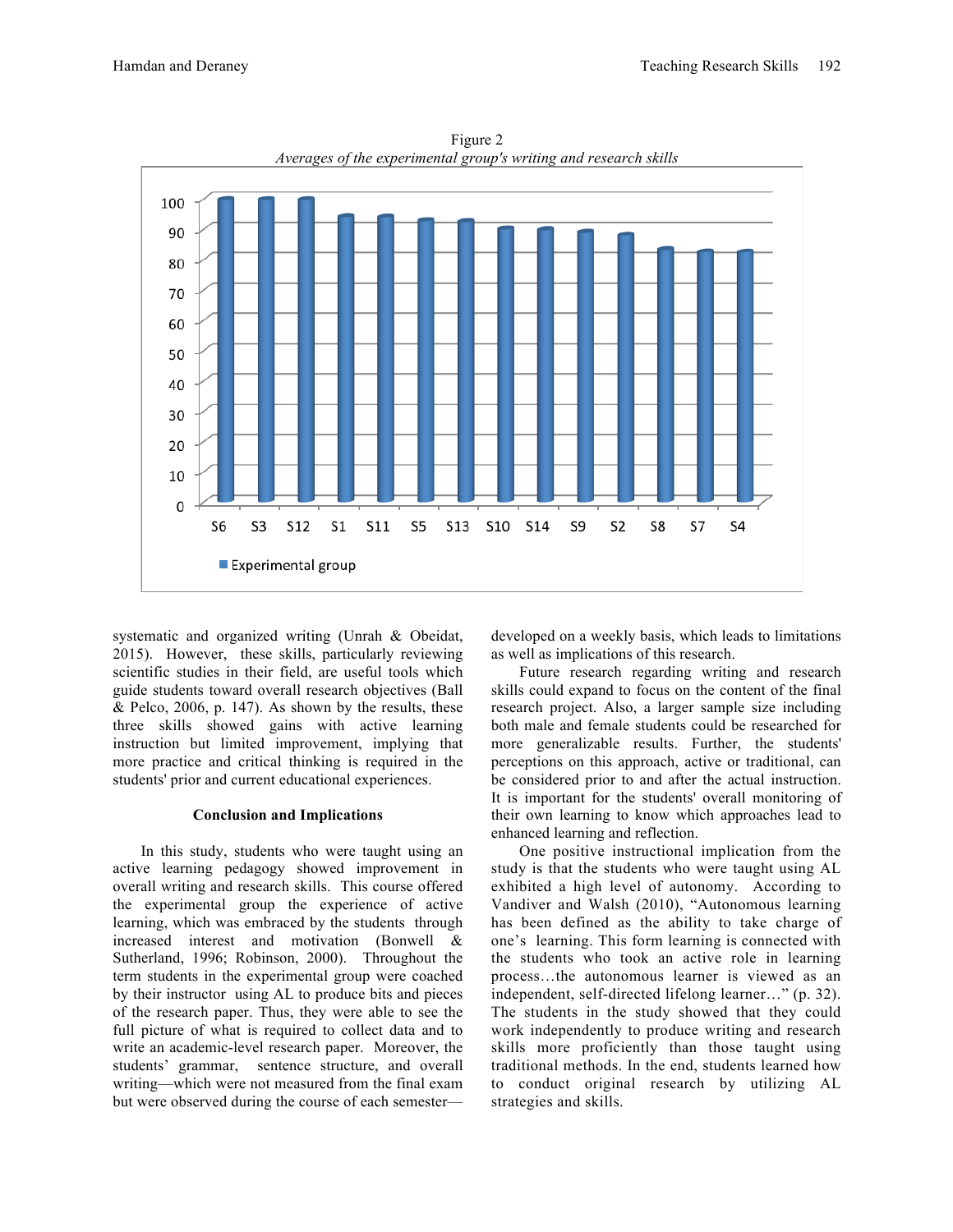Finally, and perhaps most significantly, a model for teaching writing and research is highlighted by the study. Any model for teaching WR, shown by the lowest ranking skills for the experimental group, the productive skill of writing—writing proposals, annotated bibliographies, and introductions—all require a "formula" or genre instruction and more productive practice through active learning and reflection. As shown through the literature, the students' writing in their L1 or previous experiences in L2 have been limited, particularly in genre or purposeful writing instruction. At the end of the term, several students reported that they would not have been able to write an academic research paper all at once and that the eight-tiered assignments helped them greatly to do hands-on work rather than passively listen to lectures as in a traditional class setting. These assignments within the framework of active learning could form a model to further produce meaningful student writing and research.

### **References**

- Alaqeeli, A. (2014, May). The prepatory year global perspectives and local practices. *The Saudi Journal of Higher Education, 11*, 45-70.
- Al-Buainain, H. (2009). Students' writing errors in EFL: A case study. *Journal of Faculty of Education: University of Alexandria, 19*(1), 311-351.
- Al-Eid, S. (2000). *The use of pictures and drawings in teaching English paragraph writing in Saudi Arabian schools* (Unpublished master thesis). King Saud University: Riyadh, Saudi Arabia.
- Alghamdi, Hamdan, A. (2013a). Pre-service teachers' preferred methods of assessment: A perspective from Saudi Arabia. *Australian Journal of Teacher Education, 38*(4), 66-90.
- Alghamdi, Hamdan A. (2013b). An exploration into "private" higher education in Saudi Arabia: Improving quality and accessibility? *The ACPET Journal for Private Higher Education, 2*(2), 33-44.
- Al-Khairy, M. A. (2013). An exploration into "private" higher education in Saudi Arabia: Improving quality and accessibility? Saudi English-major undergraduates'academic writing problems: A Taif university perspective. *English Language Teaching, 6*(6), 1-12.
- Ball, C. T., & Pelco, L. E. (2006).Teaching research methods to undergraduate psychology students using an active cooperative learning approach. *International Journal of Teaching and Learning in Higher Education, 17*(2), 147-154.
- Barnawi, O. Z. (2016). The effect of negotiating pedagogies in Saudi college EFL writing classrooms. *Language and Literacy, 18*(1), 1-22.
- Benseman, J., Sutton, A., & Lander, J. (2005). *Working in the light of evidence, as well as commitment. A*

*literature review of the best available evidence about effective adult literacy, numeracy and language teaching.* Auckland, NZ: Auckland UniServices Ltd. and The University of Auckland.

- Bersamina, F. V. (2009). English as second language (ESL) learners in Saudi Arabia. Retrieved from http://www.ccsenet.org/elt English Language Teaching Society
- Bonwell, C. C., & Eison, J. A. (1991). *Active learning: Creating excitement in the classroom*. ASHE-ERIC Higher Education Report No. 1. Washington, DC: George Washington University.
- Bonwell, C. C., & Sutherland, T. E. (1996). The active learning continuum: Choosing activities to engage students in the classroom. *New Directions for Teaching and Learning, 1996*(67), 3-16. doi:10.1002/tl.37219966704
- Deraney, P. M. (2015). Analysis of systemic functional linguistics preparatory year writing in a Saudi university. In A. K. Hamdan (Ed.), *Teaching and learning in Saudi Arabia: Perspectives from higher education* (pp. 49-70). Rotterdam, Netherlands: Sense Publishers.
- Dewing, J. (2008). Becoming and being active learners and creating active learning workplaces: The value of active learning in practice development. In K. Manley, B. McCormack & V. Wilson (Eds.), *International Practice Development in Nursing and Healthcare* (pp. 273-294). Oxford, UK: Blackwell Publishing.
- EF partners with Saudi Arabia's T4EDU as Ministry of Education designates English skills as key priority for the Kingdom's future. (2013, December 12). *Formations linguistiques.* Retrieved at http://www.ef.edu/loc/about-ef/news/2013/dec12/
- Hamdan, A. (2005). Women and education in Saudi Arabia: Challenges and achievement. *International Education Journal, 6*(1), 42–64.
- Hosein, A. & Rao, N. (2017) Students' reflective essays as insights into student centred-pedagogies within the undergraduate research methods curriculum. *Teaching in Higher Education, 22*(1), 109-125. doi: 10.1080/13562517.2016.1221804
- Hunter, K., & Tse, H. (2013). Making disciplinary writing and thinking practices an integral part of academic content teaching. *Active Learning in Higher Education, 14*(3), 227-239.
- Hyland, K. (2007). Genre pedagogy: Language, literacy, and L2 writing instruction. *Journal of Second Language Writing, 16*, 148-164.
- Javid, C. Z., Farooq, M. U., & Gulzar, M. A. (2012). Saudi English-major undergraduates and English teachers'perceptions regarding effective ELT in the KSA: A comparative study. *European Journal of Scientific Research, 85*(1), 55-70.
- Javid, C. Z., & Khairi, M. H. (2011). The role of pleasure reading in enhancing reading speed and